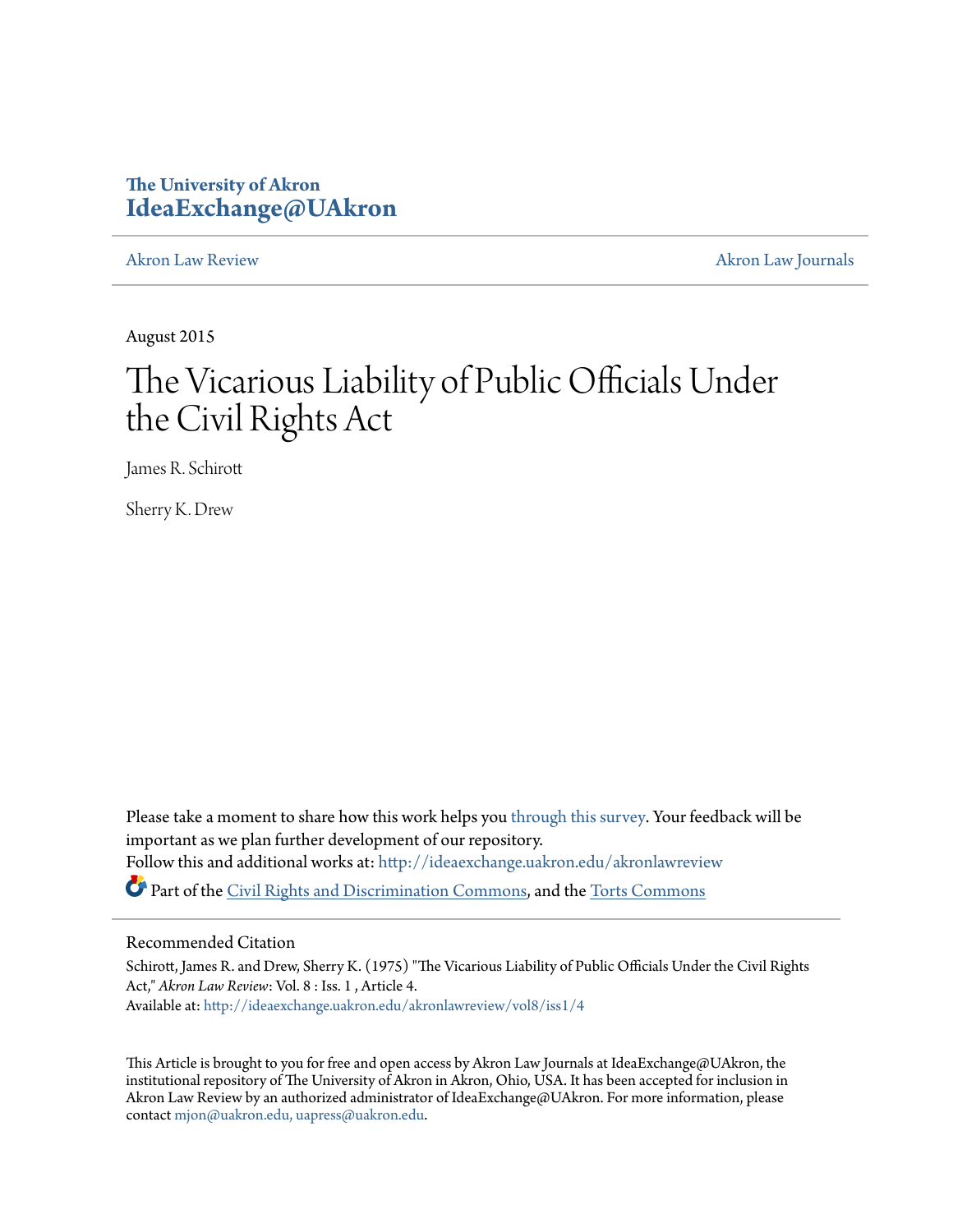# THE **VICARIOUS** LIABILITY OF PUBLIC OFFICIALS **UNDER** THE CIVIL RIGHTS **ACT**

## JAMES R. **SCHIROTT\* AND SHERRY** K. DREW\* **\***

## **INTRODUCTION**

AWSUITS INVOLVING LABOR DISPUTES filed in the United States district courts in **1961** totaled 2,484. In the same year, the number of civil rights cases filed was only 296. Within the next decade, however, the number of civil rights cases filed in the district courts had risen to **6,133** in **1972,** a dramatic percentage increase of **1,972.1** The only area of civil litigation in the federal courts registering a higher tally in **1972** was the closely related area of prisoner petitions. From the briefest perusal of these startling statistics, it becomes readily apparent that civil rights litigation is not only "here to stay," but indeed occupies a substantial percentage of the federal courts' civil trial calendar across the country.

As in the days when the parameters of the law of products' liability were first being established, there is presently a great deal of parrying between the plaintiff's bar and defense counsel to ascertain the exact limits of liability in this rapidly growing field, as well as to determine the direction of the law.

One of the most hotly contested areas of civil rights litigation is the question of whether the doctrine of *respondeat superior* has application to actions brought under the Civil Rights Act, 42 **U.S.C.** section **1983.** This doctrine is of early common law origin.2 It includes the concept that a master may be liable for the conduct of his servant even though such acts were not previously authorized. Additionally, liability may be established against the master even though he had no personal participation in the illicit act. Liability is imposed merely because the servant committed the tort while engaged in the scope of his employment.3

<sup>\*</sup> **J.D.;** member of the Illinois, Iowa and Wisconsin bars. Author **of IN FEDERAL** CouRTS. Mr. Schirott is a partner in the firm of Judge, Hunter **&** Schirott, Ltd., Park Ridge, Illinois.

**<sup>\*\*</sup> J.D.;** member of the Illinois Bar. Ms. Drew is an associate of the firm Judge, Hunter **&** Schirott, Ltd., Park Ridge, Illinois.

**<sup>1</sup> ANNUAL REPORT OF THE DIRECTORS OF THE ADMINISTRATIVE OFFICE OF THE** UNITED

STATES CouRTs **(1972).** *<sup>2</sup> See* Royal Indemnity Co. v. Becker, 122 Ohio St. **582, 173 N.E.** 194 **(1930);** Darman **v.** Zilch, *56* R.I. 413, **186 A.** 21 **(1936).**

**<sup>3</sup>RESTATEMENT (SEcoND) OF AGENCY** § **219 (1957);** W. **SEAVEY, HANmBOOK OF THE LAw OF AGENCY,** § **83** (1964); 6 **INDIANA** L. REv. **509 (1973).**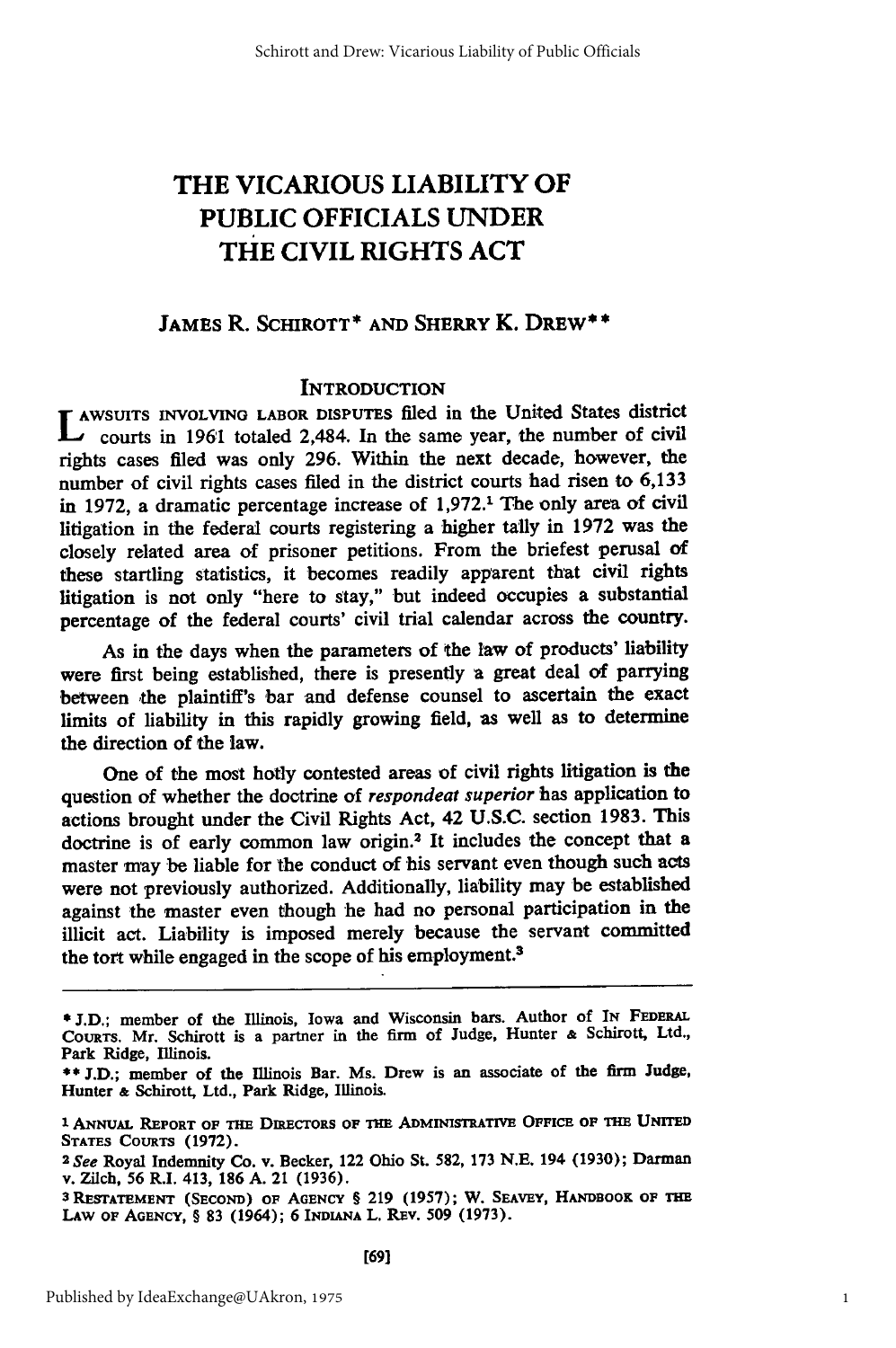70

**[VoL 8:1**

The modern day justification for the existence of the doctrine of *respondeat superior* is that public policy demands the allocation of the risk to the employer, and that the employer, in turn, will make the risk part of the cost of doing business. It is the employer who profits **by** the acts of the employee, and it is the employer who is able to absorb the losses caused **by** the wrongful acts of his employees. The employer is the individual who is able to distribute the losses, through prices, rates, or liability insurance to the public. In addition, the doctrine is an incentive to the employer to take care in the selection and supervision of his employees.<sup>4</sup>

The very basis of the rule underlies the reason why it should have no application to cases involving supervisory public officials. Such officials are *not* in a superior position to absorb, distribute or shift the losses because, very simply, public employers are *not* engaged **in** the type of endeavor which would support such type of activity. In *Jennings v. Davis,5* the Eighth Circuit of the United States Court of Appeals commented on this very point:

With such justification in mind the "master" of course, is and can only be the municipality employing the appellees. It is the city who set the enterprise in motion, who "profits" from the appellees' labor and who, if held liable in such instances, can **by** its powers **of** taxation spread the resulting expenditures amongst the community at large.

**Thus, if** there is a "master" in the domain of public employment, it is the city, county, state or subdivisions thereof. Ordinarily, the question would end with such a logical analysis, and the plaintiff would sue the municipal employer under the doctrine of *respondeat superior* **'as** it is the "master." However, the courts have almost unanimously held that a municipal corporation is *not* a "person" within the meaning of the Act so as to 'allow the maintenance of a Civil Rights action against such a municipal corporation.<sup>6</sup>

Consequently, plaintiffs' attorneys continue to initiate actions against supervisory public officials inasmuch as vicarious liability cannot be sought against the corporate body which employs the supervisory official and his culpable subordinate.

# APPLICATION OF **RESPONDEAT** SUPERIOR UNDER SECTION **1983**

The vast majority of the courts which have considered the question, have held that the doctrine of *respondeat superior* has *no* application to actions brought under section **1983** of the Civil Rights Act against

<sup>4</sup>W. **PROSSER, HANDBOOK OF THE LAW OF TORTS 458, 459 (4th** ed. **1971).**

<sup>5476</sup> **F.2d 1271, 1275** (8th Cir. **1973).**

**<sup>6</sup> City of Kenosha v.** Bruno, **412 U.S. 507 (1973); Monroe v. Pape, 365 U.S. 167 (1961); Hampton** v. City of **Chicago, 484 F.2d 602 (7th Cir. 1973); Evain v. Conlisk,** 364 F. Supp. 1188 (N.D. Ill. 1973).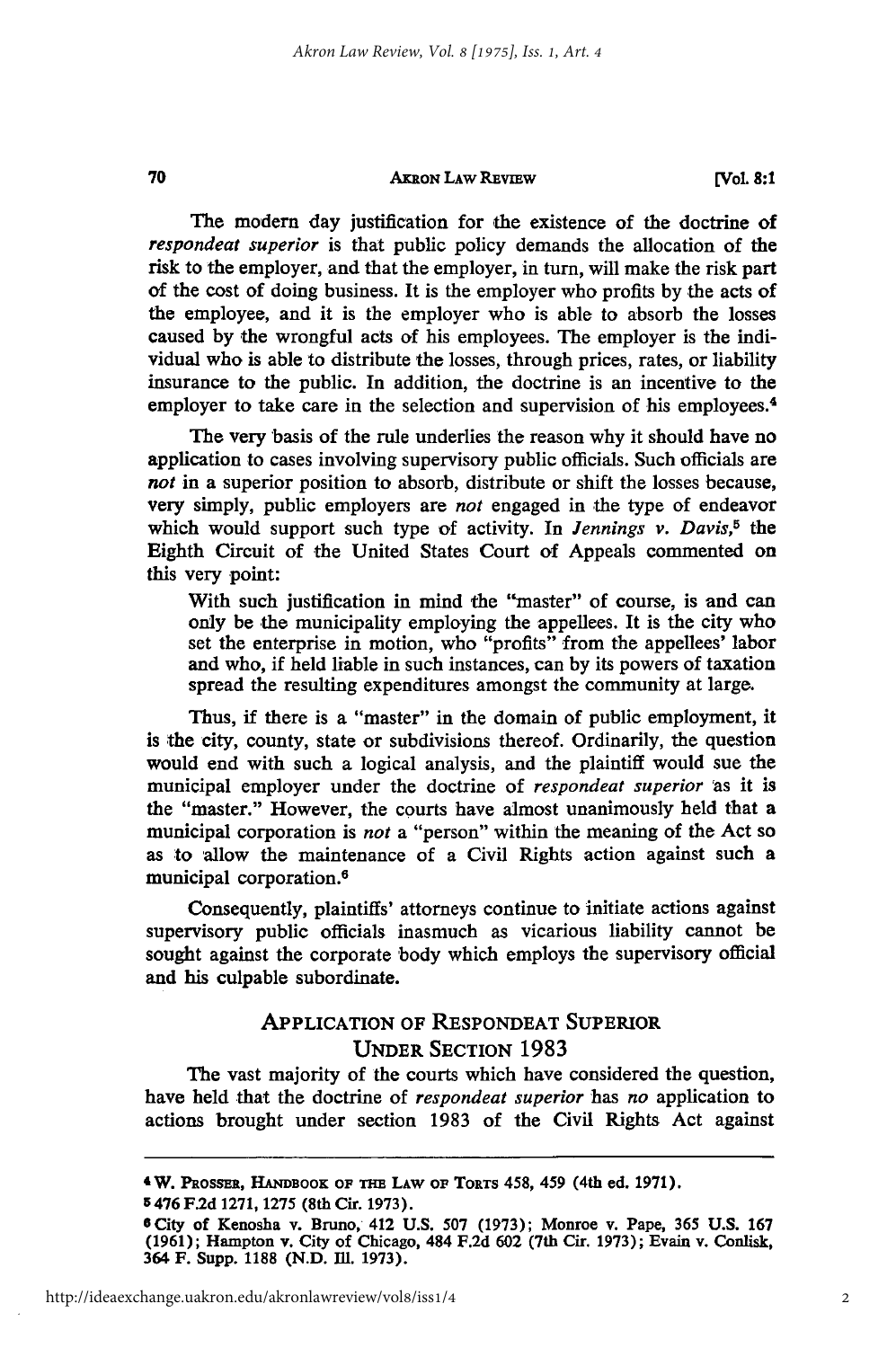#### **VICARIOUS LIABILITY OF PUBLIC OFFICIALS Fall, 1974**]

supervisory officials.<sup>7</sup> On the theory that personal involvement is contemplated under the Civil Rights Act, the federal district courts have held that *absent direct personal participation,* there can be no liability. Thus, police supervisory personnel have not been held liable for damages caused **by** their subordinates in a number of federal district court decisions. On this basis, a trial court, when confronted with the question, should sustain a motion to dismiss where plaintiff sues supervisory public officials under the Civil Rights Act, on a theory of vicarious liability.<sup>8</sup>

Despite the overwhelming weight of authority which holds that the doctrine of *respondeat superior* has no application to actions maintained under the Civil Rights Act, virtually every case alleging police brutality or false arrest includes one count embracing the theory of vicarious liability joining a supervisory police official as a defendant. For the most part, the general rule of non-applicability of the doctrine of *respondeat superior* can be raised with a motion to dismiss.

Nevertheless, the occasion may arise, where due to the posture of plaintiff's complaint, it may be expeditious to move for a dismissal of supervisory officials, not with a motion to dismiss, but rather with a motion for summary judgment brought pursuant to Federal Rule of Civil Procedure **56(b).** In furtherance of this end, the court will accept affidavits which show that no material question of fact exists as to the extent of participation of the said official and that such non-participation entitles the movant to a judgment as a matter of law. An affidavit which proved to be sufficient and which seemingly contains all the necessary elements for the dismissal **by** summary judgment of a supervisory officer can be found in *Jarosiewicz v. Conlisk.9* In that case, the body of the affidavit presented in support of defendant's motion for summary judgment stated as follows:

8 Jennings v. Davis, 476 F.2d 1271 (8th Cir. 1973); Sostre v. McGinnis, 442 F.2d 178 (2d Cir. 1971), cert. denied, 404 U.S. 1049 (1972); Lathan v. Oswald, 359 F. Supp. 85 (S.D.N.Y. 1973); Candelaria v. Valdez, 353 F. Supp. 1096 (D. Colo. 1973); Ammlung v. City of Chester, 355 F. Supp. 1300 (E.D. Pa. 1973); Landman v. Royster, 354 F. Supp. 1302 (E.D. Va. 1973); Ryan v. New Castle County, Supp. 124 (D. Del. 1973); Boyden v. Troken, 358 F. Supp. 906 (N.D. III. 1973); Lathon v. Parish of Jefferson, 358 F. Supp. 558 (E.D. La. 1973); Harty v. Rockefeller, 338 F. Supp. 367 (S.D.N.Y. 1972); Battle v. Lawson, 352 Anderson, **335** F. Supp. 483 **(D.** Del. **1971);** Arroyo v. Walsh, **317 F.** Supp. **869 (D.** Conn. **1970);** Salazar v. Dowd, **256** F. Supp. 220 **(D. Colo. 1966);** Jordan v. Kelly, **223** F. Supp. **731** (W.D. Mo. **1963). 9 60 F.R.D.** 121, **123 (N.D. IL. 1973).**  $\mathcal{L}_{\mathcal{A}}$ 

T Richardson v. Snow, 340 F. Supp. **1261 (D. Md. 1972);** Bichrest **v.** School Dist of Philadelphia, 346 F. Supp. 249 (E.D. Pa. 1972); Boreta v. Kirby, 328 F. Supp. 670 (N.D. Cal. 1971); Campbell v. Anderson, 335 F. Supp. 483 (D. Del. 1971); Bennett v. Gravelle, 323 F. Supp. 203 (D. Md. 1971); Palermo v. Roc v. Dowd, **256** F. Supp. 220 **(D. Colo. 1966); 6 INDIANA** L.R. **509 (1973).**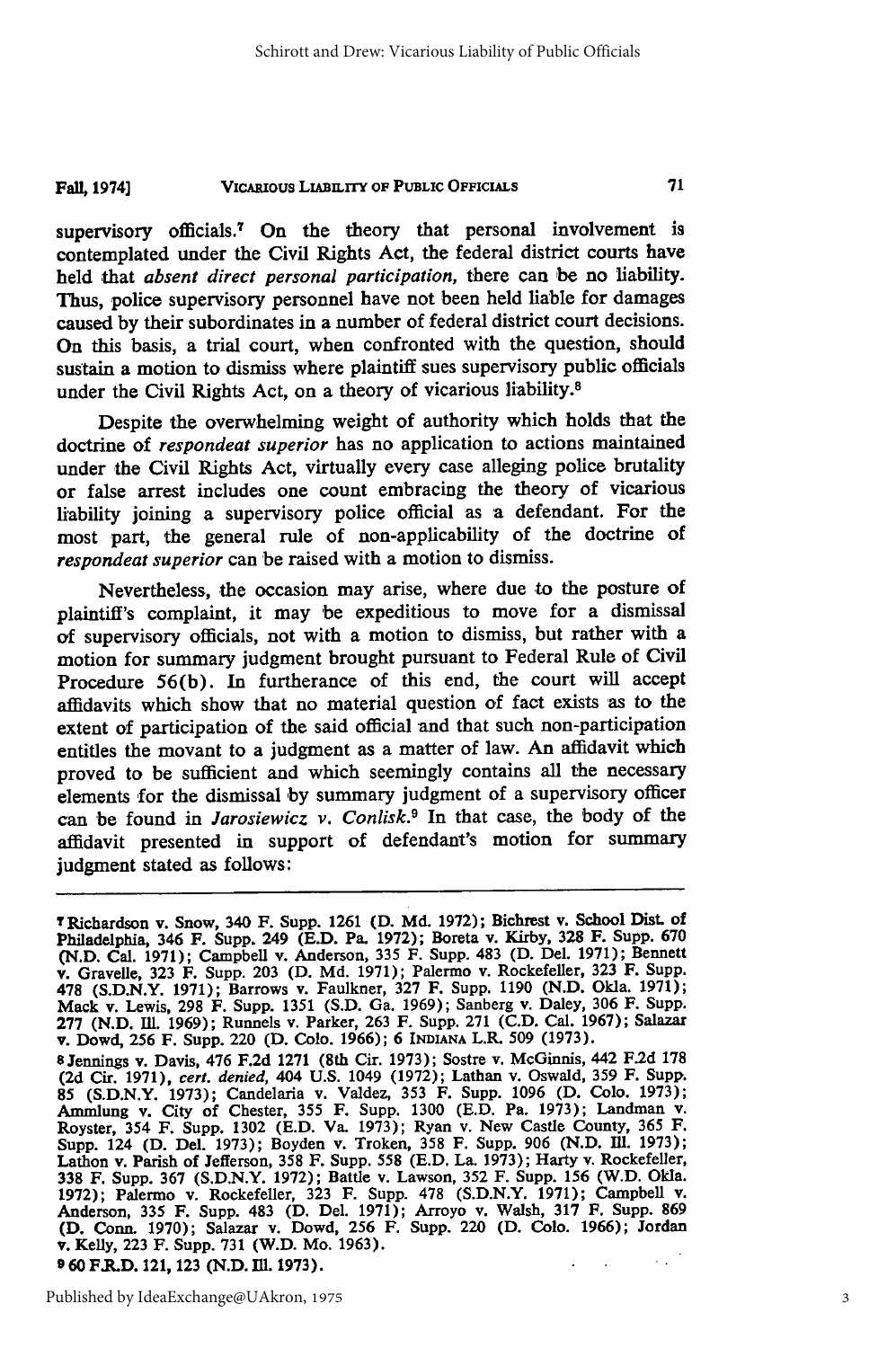**[Vol. 8:1**

**I** have never known the plaintiff... and **I** have no *personal knowledge* of any of the occurrences which were alleged to have taken place involving the **plaintiff...** and the other defendants, or other persons who are employed **by the...** Department of Police, on various dates referred to in the plaintiff's complaint and at all other times relative to the plaintiff's complaint. (emphasis added).

**By** approving the contents of the affidavit, the court tacitly indicated that before there can be liability on the part of a supervisory police official, there must 'be direct participation-or at the very least direct personal knowledge.

The United States Supreme Court in *Pierson v. Ray,'0* held that the Civil Rights Act should be read against a backdrop of common law tort liability. This mandate has been interpreted **by** the various courts to mean that in actions brought under the Civil Rights Act, the defendant may rely upon any defense which was available to him in the equivalent common law cause of action.<sup>11</sup> Consequently, it could be argued that an action may not be maintained against a supervisory government official under a theory of *respondeat superior* unless such action could have been maintained at common law on facts *in* **pari** *materia.* But as pointed out previously, under the common law, the overwhelming majority of the jurisdictions which have considered the question 'have **'held** that the doctrine of *respondeat* superior had no application to actions brought against public officials.<sup>12</sup> In *Barker v. C., P. & St. L. Ry. Co.,13* the court stated:

The principle is well recognized that public officers and agents of the government are exempt, as such, from liability to answer for the acts of their subordinates. They are liable for their own personal negligence or defaults in the discharge of their duties but not for the acts or defaults of inferior officials in the public service, whether appointed **by** them or not. *(Robertson v. Sichel,* **127 U.S. 507.)**

Public officials should also be exempted from liability for the negligence and wrongful acts of their subordinates on a public policy basis. The common law has long taken into consideration the concept that competent persons would be unwilling to accept the public position which would impose upon them liability for wrongs committed **by** subordinates whom they did not appoint and could not discharge. It is, therefore, to the

72

'3243 **IM. 482,** 486 **(1910).**

**<sup>1</sup>o 386 U.S.** 547 **(1967).**

<sup>11</sup> Jenkins v. Averett, 424 F.2d 1228 (4th Cir. 1970); Whirl v. Kern, 407 F.2d 781<br>(5th Cir. 1968), cert. denied, 396 U.S. 901 (1969); Joseph v. Rowlen, 402 F.2d<br>367 (7th Cir. 1968); Laverne v. Corning, 354 F. Supp. 1402 (S Jenkins v. Meyers, **338** F. Supp. **383 (N.D.** I1. **1972).**

<sup>1</sup> <sup>2</sup> Marshall v. County of Los Angeles, **131** Cal. **App. 2d 812, 281 P.2d** 544 **(1955);** Tate v. National Security Corp., **58** Ga. **App. 874,** 200 **S.E.** 314 **(1938);** Kebert v. Board of County Comm'rs, 134 Kan. 401, 5 **P.2d 1085 (1931);** Lunsford v. Johnson, **132** Tenn. 615, **179** S.W. 151 **(1915);** Stinnet v. Sherman, 43 S.W. **847 (Tex.** Civ. **App. 1897).**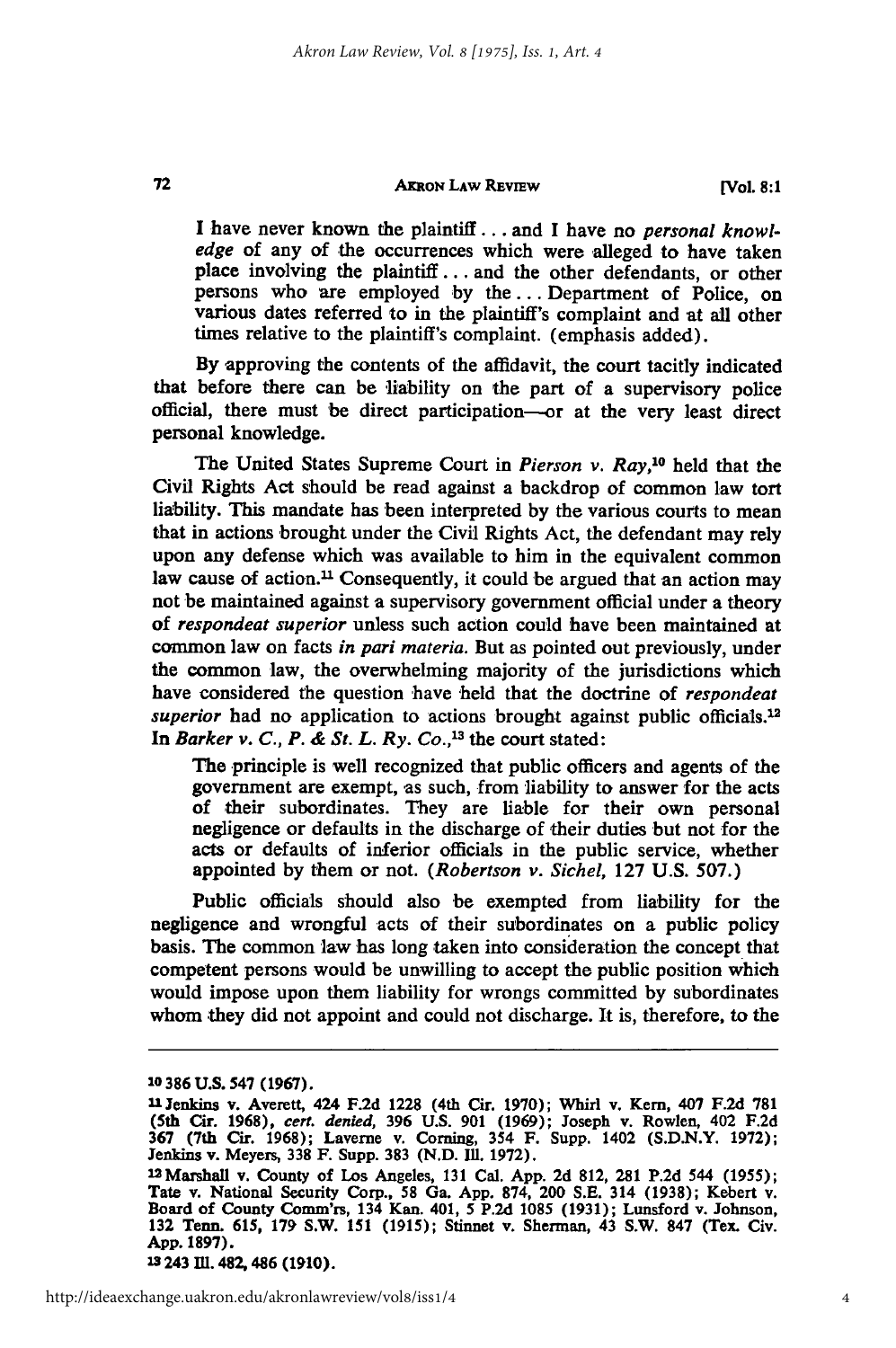#### VicARIous **LIABILITY OF PUBLIC OFFClALS Fall, 1974]**

benefit of the public that responsibility for acts be imposed only on the perpetrator of those acts, and not upon his innocent superior. Thus, the general common law rule is that the doctrine of *respondeat superior* does not, in the absence of a statute, make a public official liable for the acts of his subordinates; 14 and the doctrine has no application to actions maintained under section **1983** because public officials are not "masters" within the ambit and meaning **of** this common law doctrine. The only "master" of a public official within the common law meaning of the doctrine would be the corporate body employing him.<sup>15</sup>

*The respondeat superior* issue in the relationship of a public employee and his superior can also be approached from the "fellow-servant" theory. 16 Using this reasoning, police chiefs and other high municipal officials would not **be** "masters" within the *respondeat superior* doctrine, but would only be fellow-servants of the lower public employees. Moreover, liability could not rest with police chiefs or other high municipal officials because they would be considered to be only servants of the municipality, and not the masters of their subordinates.

## **ADDITIONAL** THEORIES OF INVOLVEMENT

In an effort to show personal involvement **by** a public supervisory official, and thereby keep the official a "named" defendant in a civil rights action, and thus, give the case the sort of notoriety that plaintiffs' attorneys may desire, more than one plaintiff has alleged in his complaint that the defendant has constructive knowledge of the events which gave rise to the action. Under this theory, the plaintiff is not proceeding under the doctrine of *respondeat superior* at all. However, this tactic cannot be countenanced, since it has been held that the defendant must have *actual knowledge* of the actions of his subordinates, and must acquiesce to these actions. 17 The plaintiff's complaint, to withstand a motion to dismiss based on the non-applicability of the doctrine of *respondeat superior,* must contain allegations of direct involvement **by** the defendant. Absent such allegations, the plaintiff's complaint must fall.<sup>18</sup>

Nor will it rectify fatal defects in the plaintiff's complaint to allege that the supervisory officials knew (or should have known) that the psychological condition of the defendant police officer was of such

<sup>1</sup> <sup>4</sup> Puett **v.** City **of Detroit, 323 F.2d 591 (6th Cir. 1963), cert.** *denied,* **376 U.S. 957 (1964); Middleton v. Pearman, 305 F. Supp. 1203 (D.S.C. 1969); Klikowski v. Ziegler, 16 Ill. App. 2d 583, 149 N.E.2d 773 (1958); 67 C.J.S.** *Officers §* **128 (1950); Annot. 14 A.L.R.2d 345 (1950).**

**<sup>15</sup>E. MCQUILLIN, MUNICn'AL CORPORATIONs 208-211 (3d ed. 1949).** *See* **Johnson v. Glick, 481 F.2d 1028 (2d Cir. 1973).**

<sup>16 6</sup> INDIANA L. REV. 509 (1973).

**<sup>1</sup>***<sup>7</sup> See* **cases cited note 8** *supra.*

**<sup>18</sup> Evain v. Conlisk. 364 F. Supp. 1188 (N.D. Ill. 1973); Boyd v. Adams,** 364 **F. Supp. 1180 (N.D. M11. 1973); Candelaria v. Valdez, 353 F. Supp. 1096 (D. Colo. 1973).**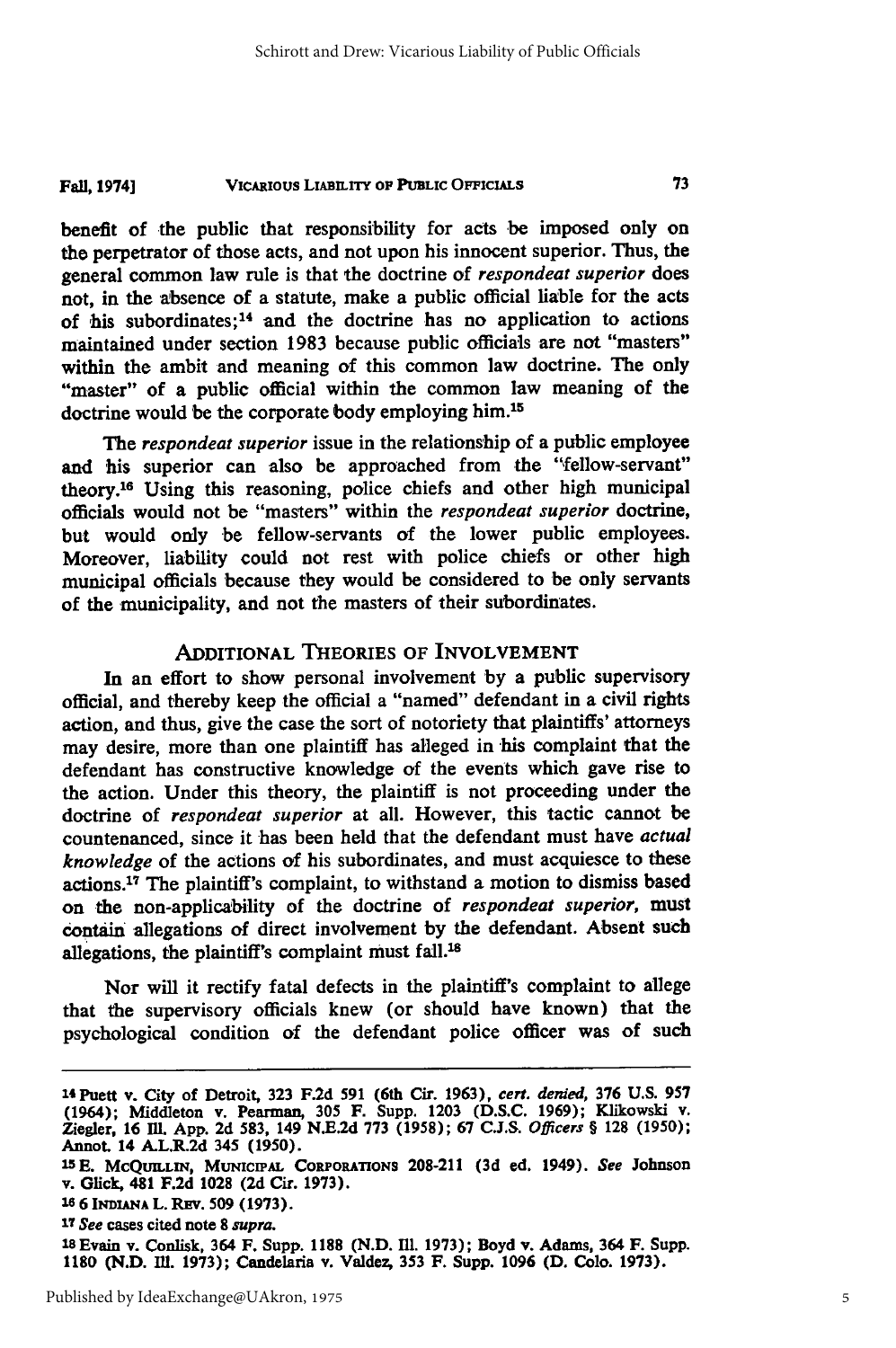#### **AKRoN LAw REVIEw**

a nature as to make him prone to the erratic behavior which gave rise to a violation of a private citizen's constitutional rights. <sup>19</sup>

## **NEGLIGENT** HIRING **AND** TRAINING

The maintenance of an action against supervisory personnel because of their negligence in failing to properly train subordinates was allowed in *Carter v. Carlson.20* However, Judge Abraham Lincoln Marovitz, when confronted with this argument in *Boyd v. Adams,21* responded **by** stating that the doctrine of *respondeat superior* requires personal involvement and that an allegation of injury *not resulting from the direct action* of a named defendant will not be permitted. This requirement of personal involvement is recognized not only **by** the reported case law, but also by the commentators.<sup>22</sup>

In Jordan v. Kelly,<sup>23</sup> the court held that a police chief would be responsible for the wrongful acts of an officer only if he was present at the time the acts were committed, or if it could be shown that he directed such acts or personally cooperated in them.

Thus, the complaint must contain allegations of *participation,* and a negligence theory will not be allowed.

The court in *Jennings v. Davis*,<sup>24</sup> held that to extend the general duty of these supervisory personnel to prudently select, educate and supervise employees with regard to an isolated, spontaneous incident would be beyond reason. Allegations of this type have been 'held to be defective when they consist solely of the base assertion that the plaintiff's injuries resulted 'from alleged gross failure to properly train, restrain and supervise the activities of the offending policemen, since these allegations fail to state the personal, specific and factual involvement in the complained of attack necessary to impose liability.<sup>25</sup>

- **A** police chief may have as one of his duties the selection of members of the force. He is not responsible, however, for their acts unless he has directed such acts to be done, or has personally cooperated in the offense.

**<sup>19</sup>**Jarosiewicz v. Conlisk, **60** F.R.D. 121 **(N.D. Ill. 1973).**

**<sup>20 447</sup> F.2d 358 (D.C. 1971),** *rev'd,* 404 **U.S.** 1014 **(1972).**

<sup>21 364</sup> F. Supp. 1180 (N.D. Ill. 1973).<br>22 Ammlung v. City of Chester, 355 F. Supp. 1300 (E.D. Pa. 1973); Burnett v. Short, 311 F. Supp. 586 (S.D. Tex. 1970); Mack v. Lewis, 298 F. Supp. 1351 (S.D. Ga. **1969);** Patrum v. Martin, **292** F. Supp. **370** (W.D. **Ky. 1968);** Runnels v. Parker, **<sup>263</sup>** F. Supp. **271 (C.D.** Ca. **1967);** Pritchard v. Downie, **216** F. Supp. **621 (E.D.** Ark. **1963); C. J.** ANTmAu, Fanaw.L Cvim **Riorrs** AcTs § **90 (1971); 57** GEo. **W. 1270 (1969).**

**<sup>23223</sup>** F. Supp. **731** (W.D. Mo. **1963).**

**<sup>24</sup>**476 **F.2d 1271** (8th Cir. **1973).**

**<sup>5</sup>**Boyd v. Adams, 364 F. Supp. **1180 (N.D.** 111. **1972);** Sanberg v. Daley, **306** F. Supp. **277 (N.D. IlL 1969).**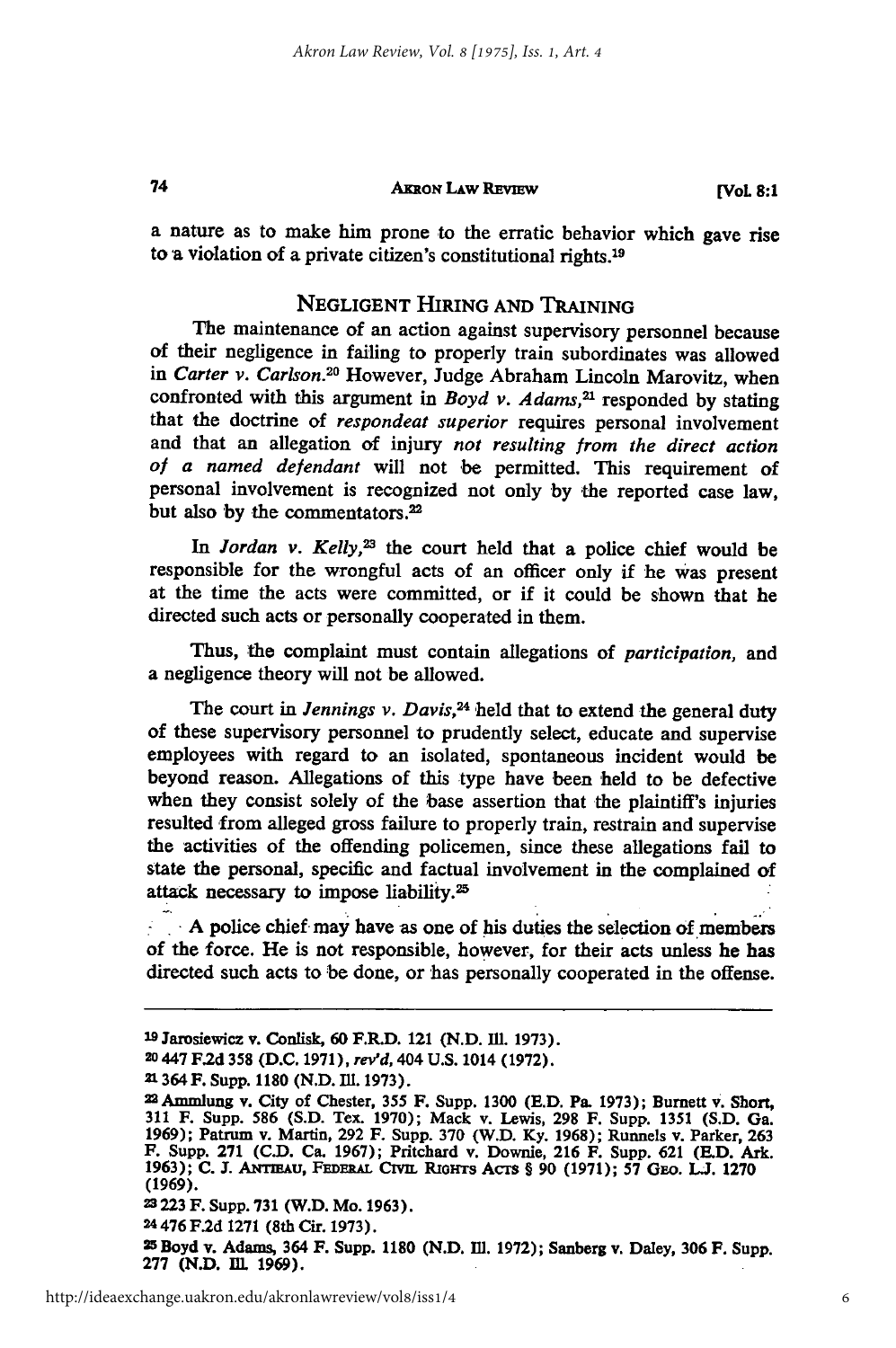#### VICARIOUS **LIABILITY OF PUBLIC OFFICIALS Fall, 1974]**

The "fellow-servant" doctrine would argue that a police chief, like each individual police officer, is just another public servant.<sup>26</sup>

In most cases, it is the city, county or state government that is the employer of each public servant. Supervisory personnel ordinarily lack the power or control to hire and fire employees for the government. Thus, they lack the discretion of a "master" within the doctrine of *respondeat* superior. It is, in most jurisdictions, an administrative board which discharges civil service employees, and then, only after a hearing. It can thus be argued that *respondeat superior* cannot be applied to the supervisory personnel under such circumstances, although there is some limited authority for acceptance of such a theory.<sup>27</sup> The greater weight of authority states that liability under section 1983 may *not* be predicated upon the theory that a public official was negligent in supervising the work of his assistants. 28 By proceeding under such a theory, the plaintiff falls prey to yet another pitfall; he pleads mere negligence, which does not give rise to a cause of action under section 1983. When faced with such a complaint, the defendant must merely state that no person has a federally protected constitutional or statutory right to be free from injury to his person resulting from simple negligence.<sup>29</sup> Negligence is commonly defined as a breach of duty which one person owes to another and it may take the form of a positive act or omission to act. The courts have recognized that to give rise to a cause of action under section 1983, a certain result *must be intended* and the act accomplishing that result must be a *conscious one,* although there need be no conscious intent to deprive plaintiff of his constitutional rights.30

Consequently, it is stated that mere negligence does not give rise to a deprivation of rights secured by the fourteenth amendment.31 One court has very recently warned that it is in error to speak in terms of negligence with respect to a section 1983 action where, for instance, the action is one for assault, battery or false imprisonment.<sup>32</sup> It has further been recognized that negligence in failing to protect a prisoner is not sufficient to state a cause of action under section  $1983<sup>33</sup>$ 

<sup>2</sup> SAshenhurst v. Carey, **351** F. Supp. **708 (N.D. Ill. 1972);** Jordan v. Kelly, **223** F. Supp. 731 (W.D. Mo. 1963).<br><sup>27</sup> Carter v. Carlson, 447 F.2d 358 (D.C. Cir. 1971), rev'd, 404 U.S. 1014 (1972);

Roberts v. Williams, 456 F.2d 819 (5th Cir. 1971); Anderson v. Nosser, 438 F.2d 183<br>(5th Cir. 1971); Sheridan v. Williams, 333 F.2d 581 (9th Cir. 1964); Nesmith v.<br>Alford, 318 F.2d 110 (5th Cir. 1963); Lucas v. Kale, 364 F

<sup>28</sup>Hamilton v. Jamieson, **355 F.** Supp. **290 (E.D.** Pa. **1973).**

**<sup>2</sup>**Beishir v. Schanzmeyer, **315** F. Supp. **519** (W.D. Mo. **1969).**

*SO* Jenkins v. Meyers, **338** F. Supp. **383 (N.D.** Ill. **1972).** <sup>3</sup>

<sup>2</sup>Kent v. Prasse, **265 F.** Supp. **673** (W.D. Pa. **1967),** *aff'd,* 385 **F.2d** 406 **(3d** Cir. **1967).**

**<sup>3</sup> <sup>2</sup>**Mullins v. City of River Rouge, **338** F. Supp. **26 (E.D.** Mich. **1972).** <sup>33</sup> Wright v. Mill County, Civil **No. 73-1614 (N.D. IlL.,** filed June 21, **1973).**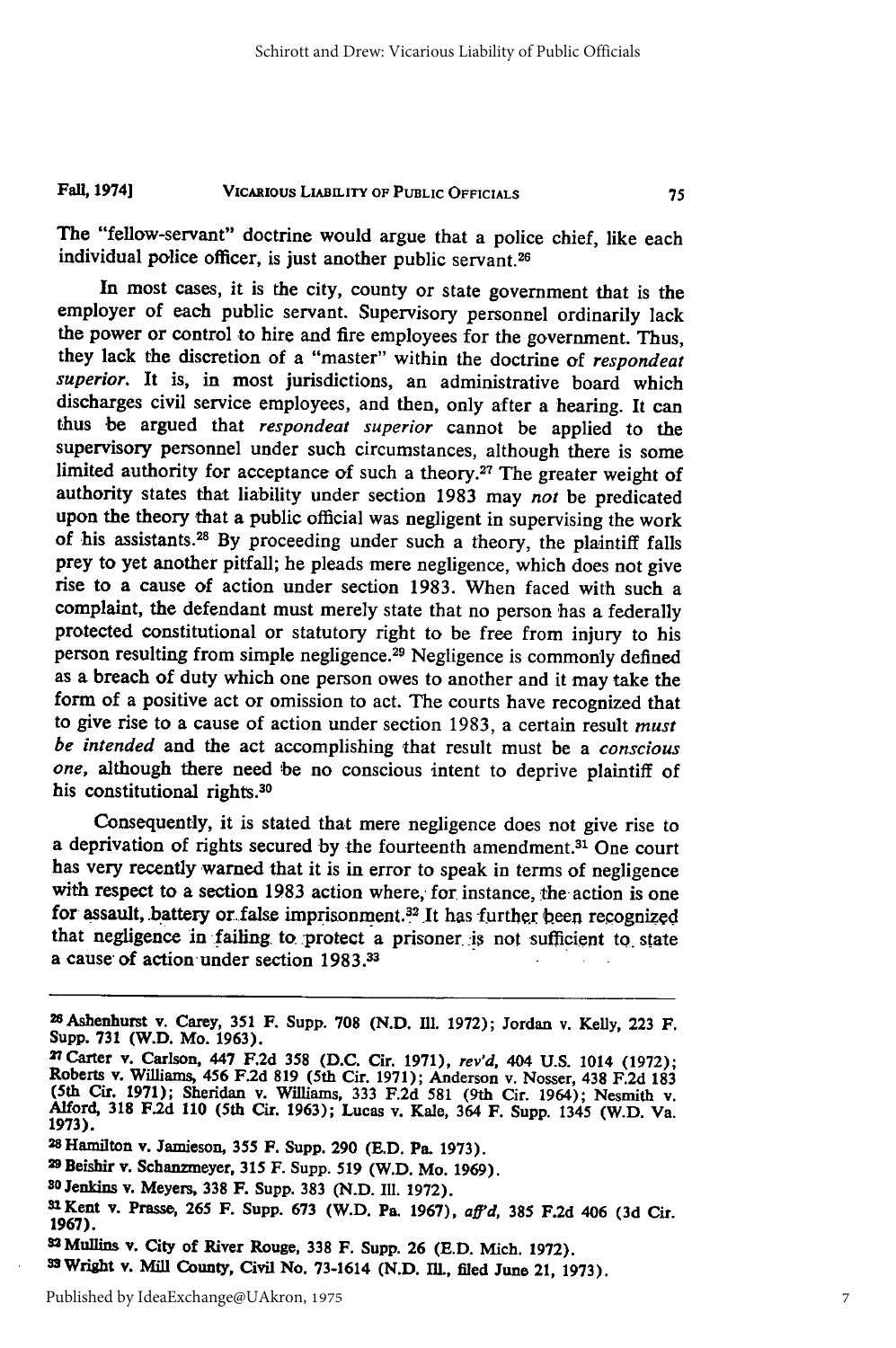76

**[Vol. 8:1**

It is apparent then, that the plaintiff in circumventing the nonapplicability of the *respondeat superior* rule, "jumps from the frying pan into the fire" when he seeks to impose liability on supervisory officials on the theory that such officials were negligent in hiring and training their employees. Simple negligence does not give rise to a violation of a right, privilege, or immunity secured by the fourteenth amendment,<sup>34</sup> and section **1983** protects only federal rights that are violated under color of state law. Ordinary tortious conduct, without more, committed **by** a state official acting under color of law, is insufficient to show a deprivation of rights under the Civil Rights Act,35 since recovery under the Civil Rights Act can be had only where the conduct involved amounted to either a deprivation of life or liberty without due process of law, or cruel or unusual punishment. 38 In this regard, allegations of negligent hiring or training will probably fail to satisfy the constitutional requirements.

# THE APPLICATION OF **STATE** VICARIOUS **LIABILITY LAW**

In *Hesselgesser v. Reilly*,<sup>37</sup> the United States Court of Appeals gave recognition to the laws of the various states in determining whether or not vicarious liability should be applied in an action arising under the Civil Rights Act. Under this rule, vicarious liability could be applied in the type of circumstances where the state in which the action arose imposed common law vicarious liability for the acts of various public officials for common law torts.

Any such analysis is subject to potential flaws. The initial defect is a potential misinterpretation of the statute supposedly imposing vicarious liability. For instance, in Illinois, the statutory liability of the sheriff is codified as follows: "The sheriff shall be liable for any neglect or omission of the duties of his office, when occasioned by a deputy, in the same manner as for his own personal neglect or omission."38 However, the Illinois court, in interpreting this statute, was quick to point out that, despite the impression that a cursory reading of the statute may imply the statute can be a vehicle for liability, such was not the statute's intended purpose. In *De Correvant v. Lohman,39* the court stated:

*The plaintifi cannot utilize this section to further the allegations of his complaint which charged,* not neglect or omission, but *intentional*

**<sup>34</sup>**Kent **v.** Prasse, **385 F.2d** 406 **(3d** Cir. **1967);** Wood **v.** Maryland Casualty **Co., 322 F. Supp.** 436 (W.D. La. **1971);** Hurley v. Field, 282 F. Supp. 34 (C.D. Ca. 1968); Cullum v. Calif. Dept. of Corrections, **267** F. Supp. 524 **(N.D.** Ca. **1967).** 35 United States ex rel. Gittlemacker v. County of Philadelphia, 413 F.2d 84 (3d Cir. 1969), cert. denied, 396 U.S. 1046 (1970); Gittlemacker v. Prasse, 428 F.2d 1 (3d Cir. 1970); Ammlung v. City of Chester, 355 F. Supp. 1 *<sup>36</sup>See, e.g.,* Howell v. Cataldi, 464 **F.2d 272 (3d** Cir. **1972). 37** 440 **F.2d 901** (9th Cir. **1971). <sup>38</sup>ILL. REv. STAT., Ch. 125,** § **13 (1955). 3984** M1. **App. 2d 221,227-28,228 N.E.2d 592, 595 (1967).**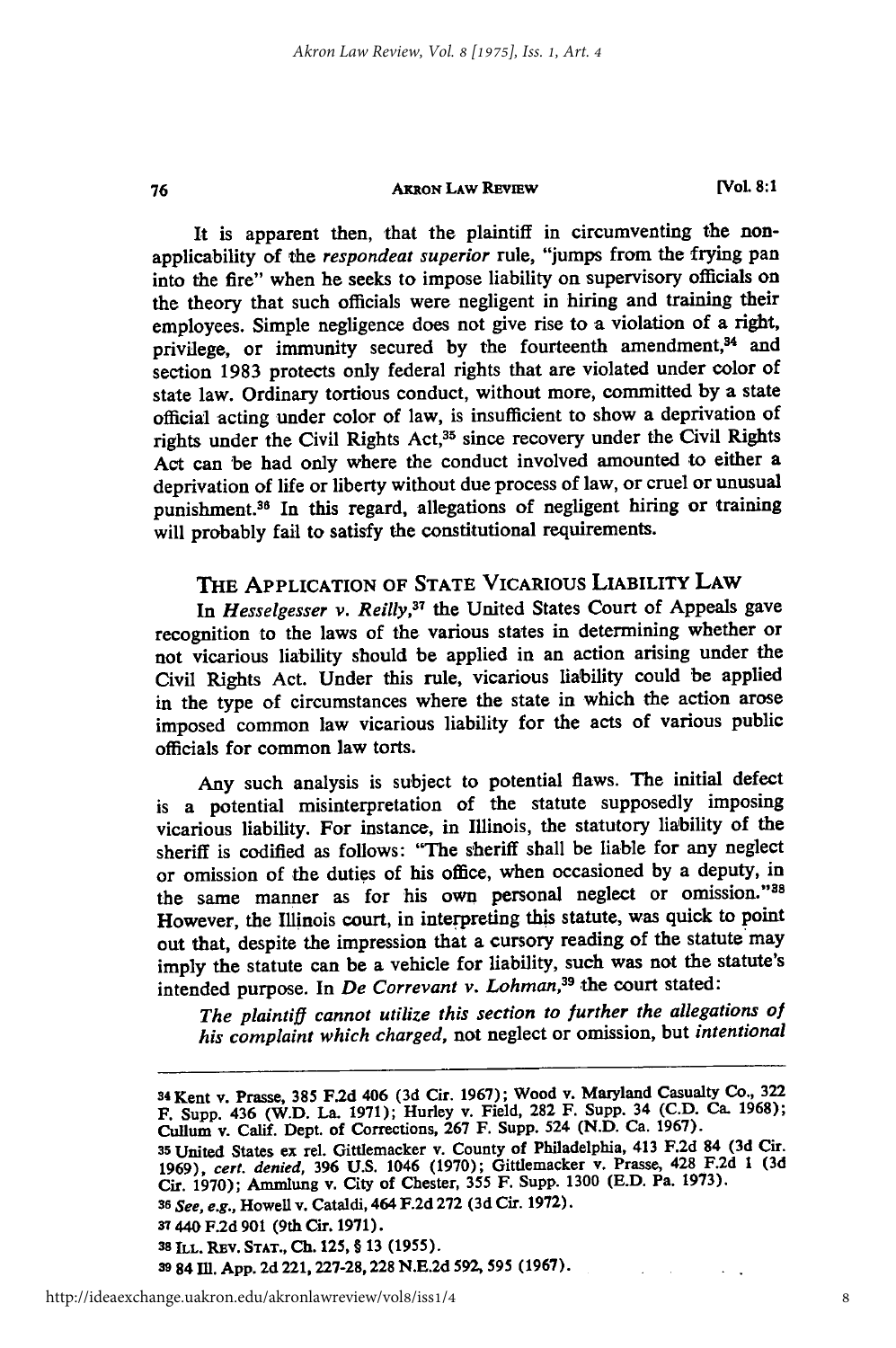#### VICARIOUS **LIABILITY OF PUBLIC OFFICIALS Fall, 19741**

*misconduct* by the deputies. Section 16 imposes liability for the sheriff's disobedience to perform the command of any writ legally issued to him. This section is inapplicable since the deputies were not acting pursuant to a writ. Thus, there was no basis for recovery from Lohman. (emphasis added).

There is recent authority to the effect that the determination of whether a state statute affects liability under the Civil Rights Act may be determined **by** the contemplation of the framers in drafting such legislation.<sup>40</sup> Thus, it must be established that the framers of the statute intended that certain public officials should be vicariously liable for the common law torts of certain fellow employees. Applying this principle to the Civil Rights Act, vicarious liability of high officials would seem to subvert the very purpose of the various Civil Rights Statutes. The United States District Court in *Sandburg v. Daly41* followed this type of analysis and found: "[T]hese statutes are aimed at those who subject others to a deprivation of their constitutional rights, rather than at the state or city which employs them or the official with ultimate authority over them in the governmental hierarchy."

The purpose of the Civil Rights Act is seemingly frustrated if liability can be imposed upon the innocent supervisor rather than the perpetrator of an act merely as a consequence of a legislative enactment, the framers of which, in all likelihood, never contemplated liability in such circumstances.

In *Candelaria v. Valdez*,<sup>42</sup> the court stated that the Civil Rights Act contemplates personal involvement, and personal involvement requires that the person charged be present at the time of the wrongful act, or that the person charged directed or cooperated in the violation. **If** the Court in *Candelaria* was correct and personal involvement is contemplated **by** the Civil Rights Act, then it would seem that such prerequisite should be controlling *even if* local law might provide liability for the sheriff for the acts of his deputies.<sup>43</sup>  $\label{eq:2} \mathcal{L}^{\text{max}}_{\text{max}} = \mathcal{L}^{\text{max}}_{\text{max}} + \mathcal{L}^{\text{max}}_{\text{max}} + \mathcal{L}^{\text{max}}_{\text{max}}$ 

# THE LIABILITY OF SPECIFIC **PUBLIC** OFFICIALS

While the overwhelming number of cases involving the doctrine of *respondeat superior* have dealt with the question of whether a supervising police officer or other municipal officer is liable for the actions **of** subordinate policemen, the raising of the issue is not exclusive to police officers. Other public officials, including county auditors, court administrators, prison supervisors, and city mayors have been named as defendants under a vicarious liability theory.

**<sup>4 0</sup>** Luker **v. Nelson,** 341 **F. Supp. 111 (N.D. 111. 1972).**

**<sup>41306</sup> F. Supp. 277,278 (N.D. 111. 1969).**

**<sup>42353</sup>**F. **Supp. 1096 (D. Colo. 1973).** *<sup>4</sup>*

*<sup>3</sup>See* Battle v. Lawson, **352 F. Supp. 156** (W.D. Okla. **1972).**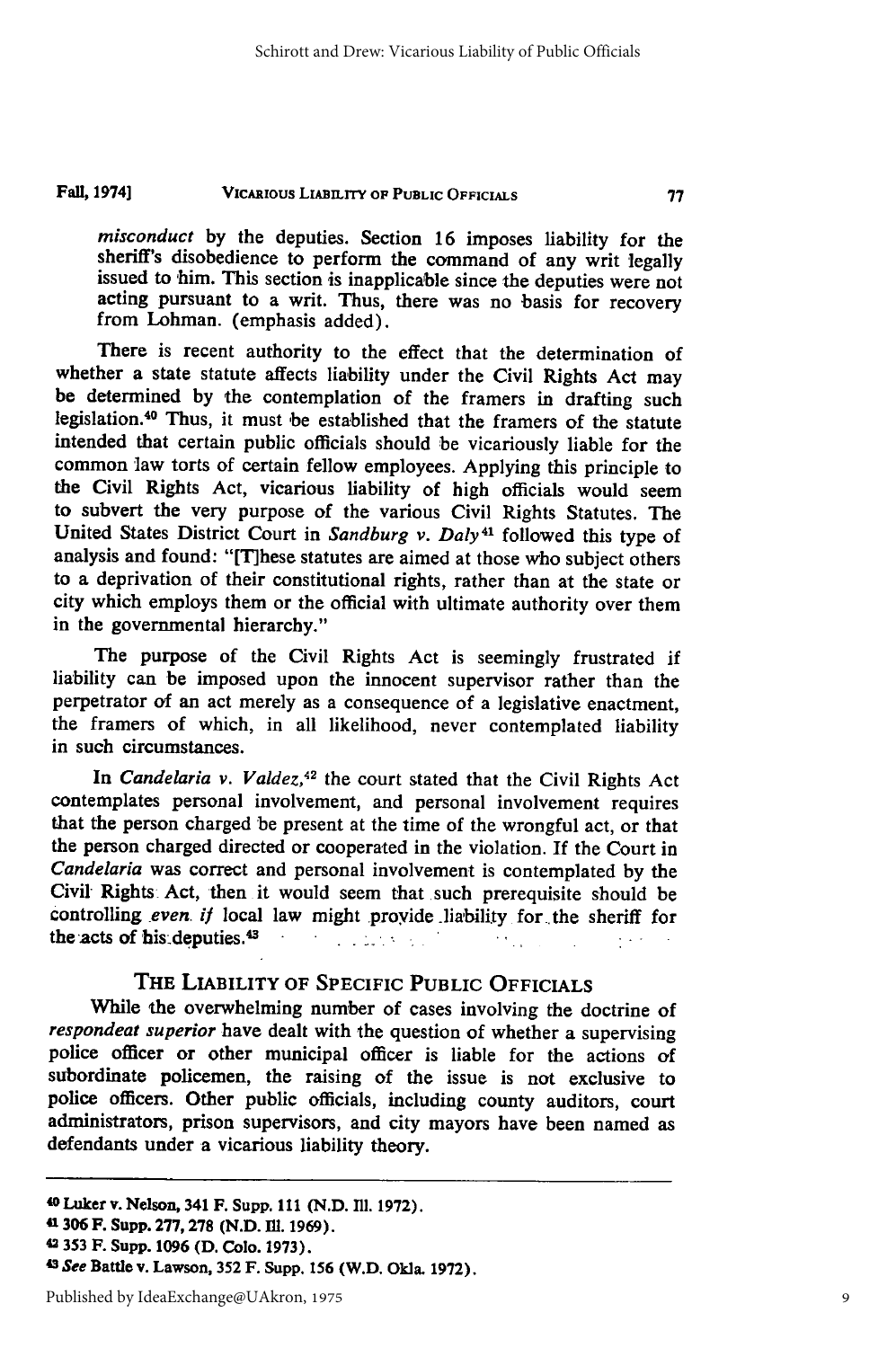It should be noted, however, that the mere holding of a public office cannot give rise to the assumption **of** actual knowledge of a conspiracy. In *Hampton v. City of Chicago*,<sup>44</sup> the court held that a complaint which alleged that the city mayor, by virtue of his position, has knowledge of the alleged conspiracy was insufficient to state a cause of action.

In Veres v. County of Monroe,<sup>45</sup> the court stated that more than mere authority by the defendant over others who violated the plaintiff's rights must be shown. In *Veres* the court stated that at least one specific act or omission by the county auditor, which was a factor in depriving the plaintiff of his civil rights, must be alleged.

Likewise, it has been held that where there is no indication that the administrator of the court was personally responsible for the negligence of one of his employees, the court should properly dismiss an action maintained against him.4

Where there is no evidence that a prison supervisor had any knowledge as to the alleged defective condition of certain punch press machines, liability may not be imposed upon him under the Civil Rights Act, for the reason that the requisite culpability and the requisite personal involvement do not exist.47

Just as a police supervisor incurs no liability for the acts of his subordinates where he is not present, so too, can an arresting officer claim freedom from liability for alleged civil rights violations after the arrested person has been brought to the police station and is in the custody and control of others.<sup>48</sup>

In many instances, the named defendant was not even employed by the municipal body when the alleged occurrence took place. In most of these cases, the defense of *respondeat superior* is available to any such defendant. The question becomes more complex, however, where the defendant is a county official, such as the county auditor. In such instances, it is really the office which is often the true party in interest, and the named defendant should look to the complaint to ascertain whether or not this is a suit brought against the individual county official in his personal capacity, or whether it is brought against the office of that county official. **If** the latter is true, there is authority for the proposition that the mandate of *Monroe v. Pape49* prevents such a suit, to wit:

Plaintiffs also attempt to distinguish *Monroe* on the ground that the individual defendants in this case were dismissed only in their

<sup>44</sup>**484 F.2d 602 (7th Cir. 1973), cert. denied, No. 73-814 (1974).**

<sup>4</sup>**364 F. Supp. 1327 (E.D. Mich. 1973).**

**<sup>46</sup> Davis v. Quarter Sessions Court, 361 F. Supp. 720 (E.D. Pa. 1973).**

<sup>47</sup>**Matthews v. Brown, 362 F. Supp. 622 (E.D. Va. 1973).**

**<sup>4</sup>s Jennings v. Davis, 476 F.2d 1271 (8th Cir. 1973).**

**<sup>49</sup> 365 U.S. 167 (1961).**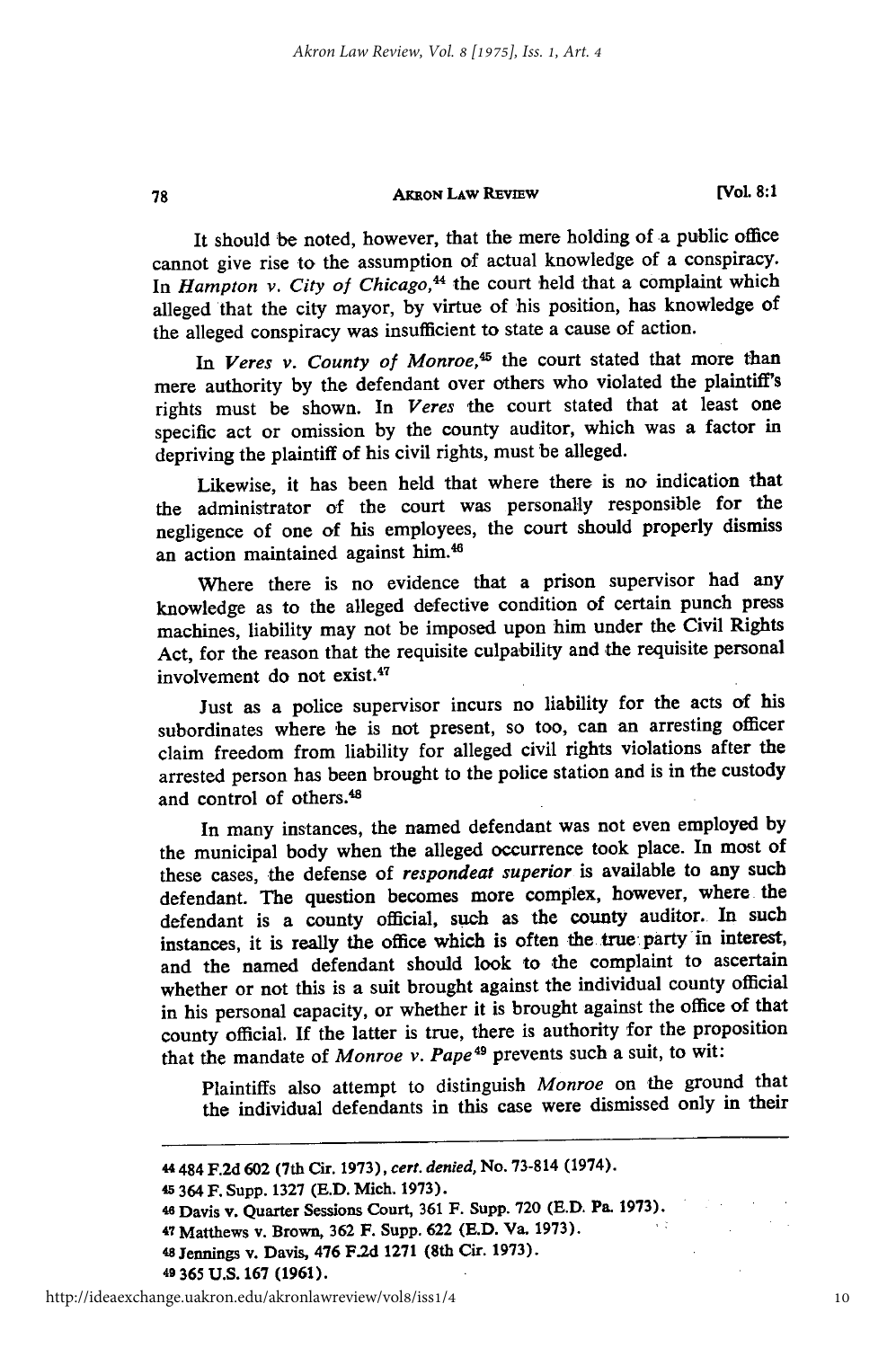#### **VICARIOUS LIABILITY OF PUBLIC OFFICIALS Fall, 1974]**

individual capacities, with the suit proceeding against the individual defendants in their official capacities as well as against the district. Courts that have had occasion to apply *Monroe* in this situation have uniformly held that suits may be maintained only against the officials individually, and that governmental boards and governmental officials in their official capacities are not persons within the meaning of section 1983. This is only reasonable.<sup>50</sup>

While the factual situation may change, the applicable rule seems to be the same. For example, a state's attorney is not liable for the actions of his assistant where it is shown that the state's attorney had no direct participation in the activities of his assistant, and where there is such showing, there can be no liability predicated upon the doctrine of *respondeat superior.5 1*

It is often stated that the doctrine of *respondeat superior* has no application to actions seeking damages. 52 However, this seems to assume that a municipality is not subject to suit for money damages, while implying that it is subject to suit under this section for injunctive relief.<sup>53</sup> Perhaps any such distinction has been obviated by the United States Supreme Court ruling in *Bruno v. City of Kenosha,54* where the Supreme Court held that 42 U.S.C. section 1983 was never intended to have a bifurcated meaning.

In *Bruno,* the court indicated that a municipality is not a "person" under section 1983 for any purpose:

We find nothing in the legislative history discussed in *Monroe,* or in the language actually used by Congress, to suggest that the generic word "person" in section 1983 was intended to have a bifurcated application to municipal corporations depending on the nature of the relief sought against them. Since, as the Court held in *Monroe,* "Congress did not undertake to bring municipal corporations within the ambit of" section 1983 [365 U.S.], at 187, they are outside of its ambit for purposes of equitable relief as well as for damages.<sup>55</sup>

**5OHarkless v. Sweeny Ind. School Dist., 300 F. Supp. 794, 807 (S.D. Tex. 1969),** *cert. denied,* **400 U.S. 991 (1971). <sup>51</sup> Hampton v. Gilmore, 60 F.R.D. 71 (E.D. Mo. 1973); Hamilton v. Jamieson, 355 F. Supp. 290 (E.D. Pa. 1973). 52 Johnson v. Glick, 481 F.2d 1028 (2d Cir. 1973),** *cert. denied, ......* **U.S ....... (1974). 5sC. ANTiAu, FEDERAL CIvI. RIGHTS AcTs § 90 (1971). 54412 U.S. 507 (1973). 55** *Id.* at **513.**